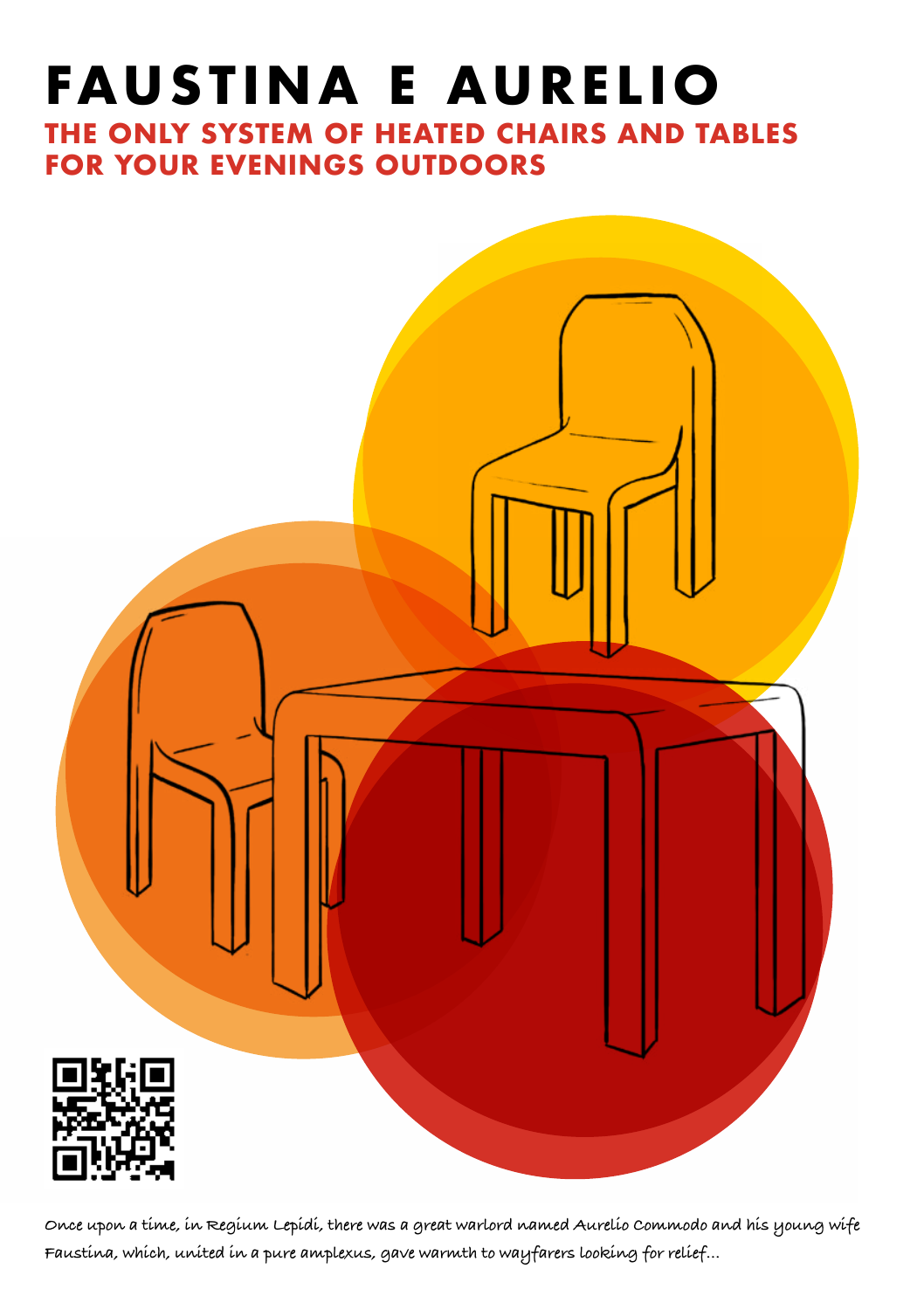## **FAUSTINA E AURELIO THE ONLY SYSTEM OF HEATED CHAIRS AND TABLES FOR YOUR EVENINGS OUTDOORS**

Design tables and chairs for dehors, light and durable, thermally insulate and equipped with a coating easily cleanable and sanitized.

They are equipped with an **integrated heating system**, autonomous and independent for each seat, in order to avoid the subcooling of dishes and to ensure the right warm for people seated.

The system can be powered by 230V electric arid with a built-in extra-low voltage (24Vdc) power supply. As an alternative (optional), it can be powered by **rechargeable lithium battery**, which provides an autonomy of 3/6 hours (depending on use configuration).

All the heating system is run by a dedicated App, usable with tablet, smartphone or PC, in  $W$ i-Fi mode.



It is a project by **COMMODOSRL.COM**

against polluting substances. CE certificate.



**Amplèsso** s. m. [dal lat. amplexus -us, der. di amplecti «abbracciare»] - letterale: Abbraccio raddoppiò n.m. [from the Latin amplexus – us, der. of amplecti «embrace»] – literal: Embrace